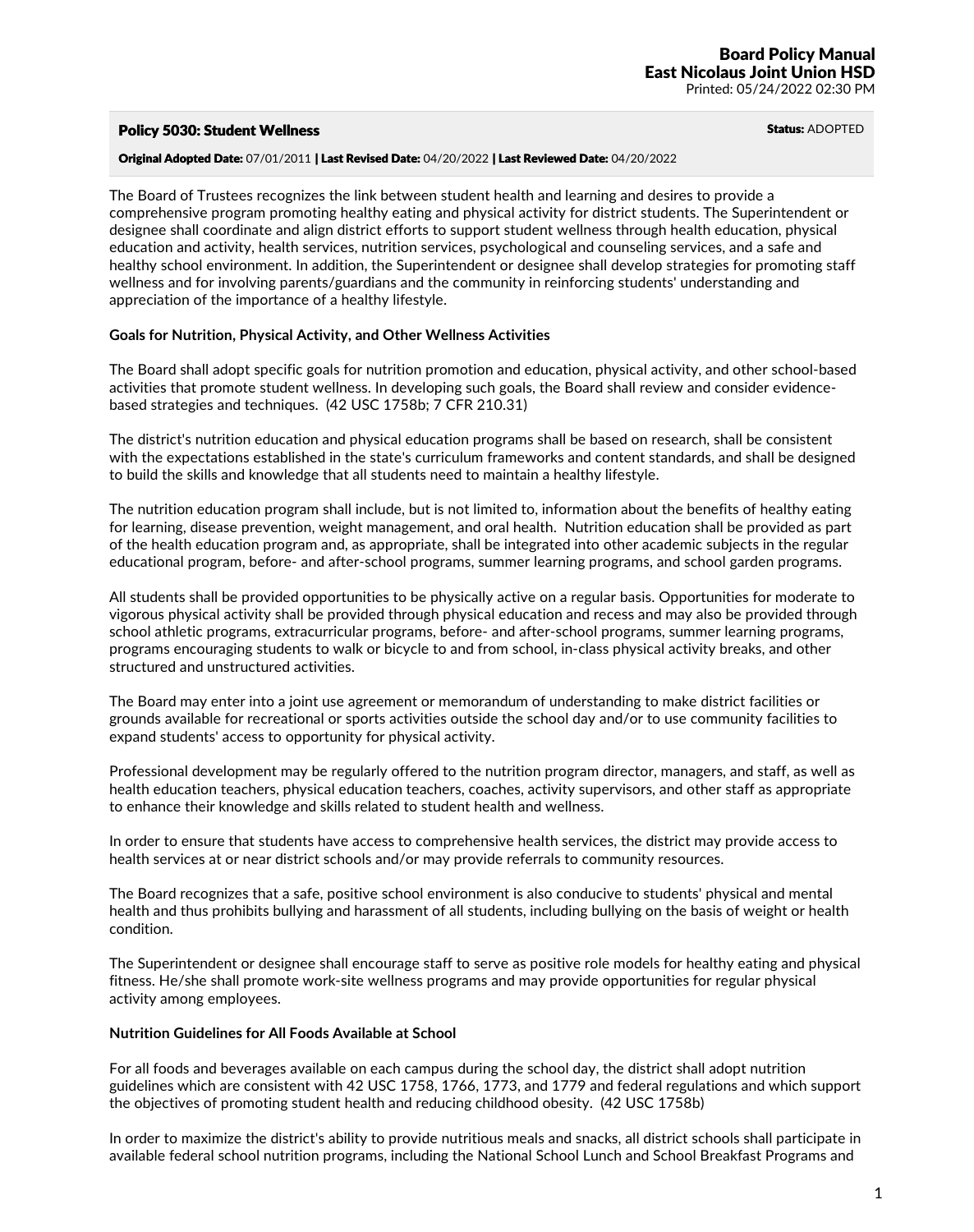after-school snack programs, to the extent possible. When approved by the California Department of Education, the district may sponsor a summer meal program.

The Superintendent or designee shall provide access to free, potable water in the food service area during meal times in accordance with Education Code 38086 and 42 USC 1758, and shall encourage students' consumption of water by educating them about the health benefits of water and by serving water in an appealing manner.

The Board believes that all foods and beverages sold to students at district schools, including those available outside the district's reimbursable food services program, should support the health curriculum and promote optimal health. Nutrition standards adopted by the district for foods and beverages provided through student stores, vending machines, or other venues shall meet or exceed state and federal nutrition standards.

The Superintendent or designee shall encourage school organizations to use healthy food items or non-food items for fundraising purposes.

He/she also shall encourage school staff to avoid the use of non-nutritious foods as a reward for students' academic performance, accomplishments, or classroom behavior.

School staff shall encourage parents/guardians or other volunteers to support the district's nutrition education program by considering nutritional quality when selecting any snacks which they may donate for occasional class parties. Class parties or celebrations shall be held after the lunch period when possible.

To reinforce the district's nutrition education program, the Board prohibits the marketing and advertising of foods and beverages that do not meet nutrition standards for the sale of foods and beverages on campus during the school day. (Education Code 49431.9; 7 CFR 210.31)

## **Program Implementation and Evaluation**

The Superintendent designates the individual(s) identified below as the individual(s) responsible for ensuring that each school site complies with the district's wellness policy. (42 USC 1758b; 7 CFR 210.31)

Principal East Nicolaus High School 2454 Nicolaus Ave. Nicolaus, CA 95659 530-656-2255

The Superintendent or designee shall assess the implementation and effectiveness of this policy at least once every three years. (42 USC 1758b; 7 CFR 210.31)

The assessment shall include the extent to which district schools are in compliance with this policy, the extent to which this policy compares to model wellness policies available from the U.S. Department of Agriculture, and a description of the progress made in attaining the goals of the wellness policy. (42 USC 1758b)

The Superintendent or designee shall invite feedback on district and school wellness activities from food service personnel, school administrators, the wellness council, parents/guardians, students, teachers, before- and afterschool program staff, and/or other appropriate persons.

The Board and the Superintendent or designee shall establish indicators that will be used to measure the implementation and effectiveness of the district activities related to student wellness. Such indicators may include, but are not limited to:

- 1. Descriptions of the district's nutrition education, physical education, and health education curricula and the extent to which they align with state academic content standards and legal requirements
- 2. An analysis of the nutritional content of school meals and snacks served in all district programs, based on a sample of menus and production records
- 3. Student participation rates in all school meal and/or snack programs, including the number of students enrolled in the free and reduced-price meals program compared to the number of students eligible for that program